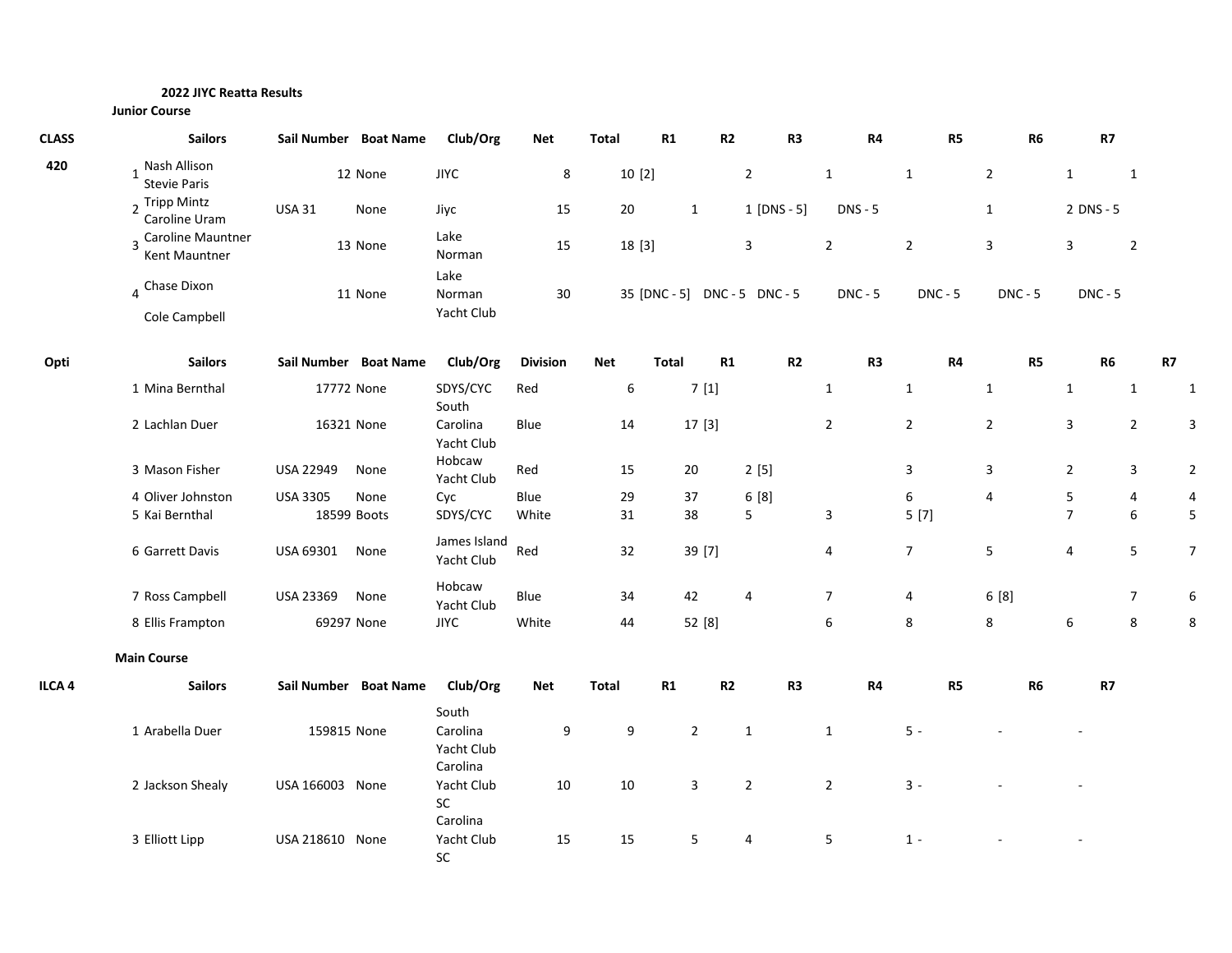|        | 4 Perrin Mueller            |                  | 218593 None           | Yacht Club                           | 20              | 20         | 7              | 8              | 3               | $2 -$          |       |           |                |    |
|--------|-----------------------------|------------------|-----------------------|--------------------------------------|-----------------|------------|----------------|----------------|-----------------|----------------|-------|-----------|----------------|----|
|        | 5 Mary Katherine<br>Monahan | USA 213073 None  |                       | SC<br>Florida Yacht<br>Club          | 22              | 22         | $\mathbf{1}$   | 5              | $7\overline{ }$ | $9 -$          |       |           |                |    |
|        | 6 Louise Martin             | USA 218595 None  |                       | CYC SC                               | 22              | 22         | 9              | 3              | 6               | $4 -$          |       |           |                |    |
|        | 7 Bode Snider               | USA 189721 None  |                       | SCYC                                 | 24              | 24         | $\overline{4}$ | 6              | 8               | $6 -$          |       |           |                |    |
|        | 8 Taylor Pelchat            |                  | 208389 Merlin II      | SCYC                                 | 35              | 35         | 12             | $\overline{7}$ | 9               | $7 -$          |       |           |                |    |
|        | 9 Felix Hagar               | USA 156808 None  |                       | <b>JIYC</b>                          | 39              | 39         | 8              | 10             | 10              | $11 -$         |       |           |                |    |
|        | 10 Walker Glenn             |                  | 218588 None           | Carolina<br>Yacht Club<br>${\sf SC}$ | 41              |            | 41 DNS - 18    | 9              | 4               | $10 -$         |       |           |                |    |
|        | 11 Oscar Oberle             | USA 192924 None  |                       | <b>JIYC</b>                          | 42              | 42         | 10             | 12             | 12              | $8 -$          |       |           |                |    |
|        | 12 Finn Robinson            |                  | 206155 None           | <b>FYC</b>                           | 44              | 44         | 6              | 11             | 13              | $14 -$         |       |           |                |    |
|        | 13 Jackson Fisher           |                  | 115106 None           | James Island<br>Yacht Club           | 53              | 53         | 11             | 14             | 15              | $13 -$         |       |           |                |    |
|        | 14 Gavin Sullivan           | <b>USA 11</b>    | None                  | Cyc                                  | 58              |            | 58 DNF - 18    | 13             | 11              | $16 -$         |       |           |                |    |
|        | 15 Liam Modzelewski         | USA 218598 None  |                       | SCYC                                 | 61              |            | 61 DNF - 18    | 15             | 16              | $12 -$         |       |           |                |    |
|        | 16 William McCarty          | USA 9            | None                  | James Island<br>Yacht Club           | 66              |            | 66 DNF - 18    | 16             | 17              | $15 -$         |       |           |                |    |
|        | 17 Bailey Boucher           | USA <sub>1</sub> | None                  | James Island<br>Yacht Club           | 67              |            | 67 DNF - 18    | 17             | 14 DNF - 18     |                |       |           |                |    |
| ILCA 6 | <b>Sailors</b>              |                  | Sail Number Boat Name | Club/Org                             | <b>Division</b> | <b>Net</b> | <b>Total</b>   | R1             | R2              | R <sub>3</sub> | R4    | <b>R5</b> | R <sub>6</sub> | R7 |
|        | 1 Will Rucker               |                  | 166003 None           | <b>SCYC</b>                          | Junior          | 8          | 8              | 5              | $\mathbf{1}$    | $\mathbf{1}$   | $1 -$ |           |                |    |
|        | 2 Hal Gilreath              | USA 195125 None  |                       | Florida Yacht<br>Club                | Master          | 11         | 11             | $\mathbf{1}$   | 5               | $\overline{2}$ | $3 -$ |           |                |    |
|        | 3 Granger Osborne           | USA 218609 None  |                       | CYC SC                               | Junior          | 12         | 12             | $\overline{2}$ | 3               | 5              | $2 -$ |           |                |    |
|        | 4 Elyse Bernthal            |                  | 181272 None           | SDYS/CYC<br>Carolina                 | Junior          | 16         | 16             | 3              | $\overline{2}$  | 6              | $5 -$ |           |                |    |
|        | 5 Lawton Harper             | USA 212616 None  |                       | Yacht Club<br>${\sf SC}$             | Junior          | 16         | 16             | 4              | 4               | 4              | 4 -   |           |                |    |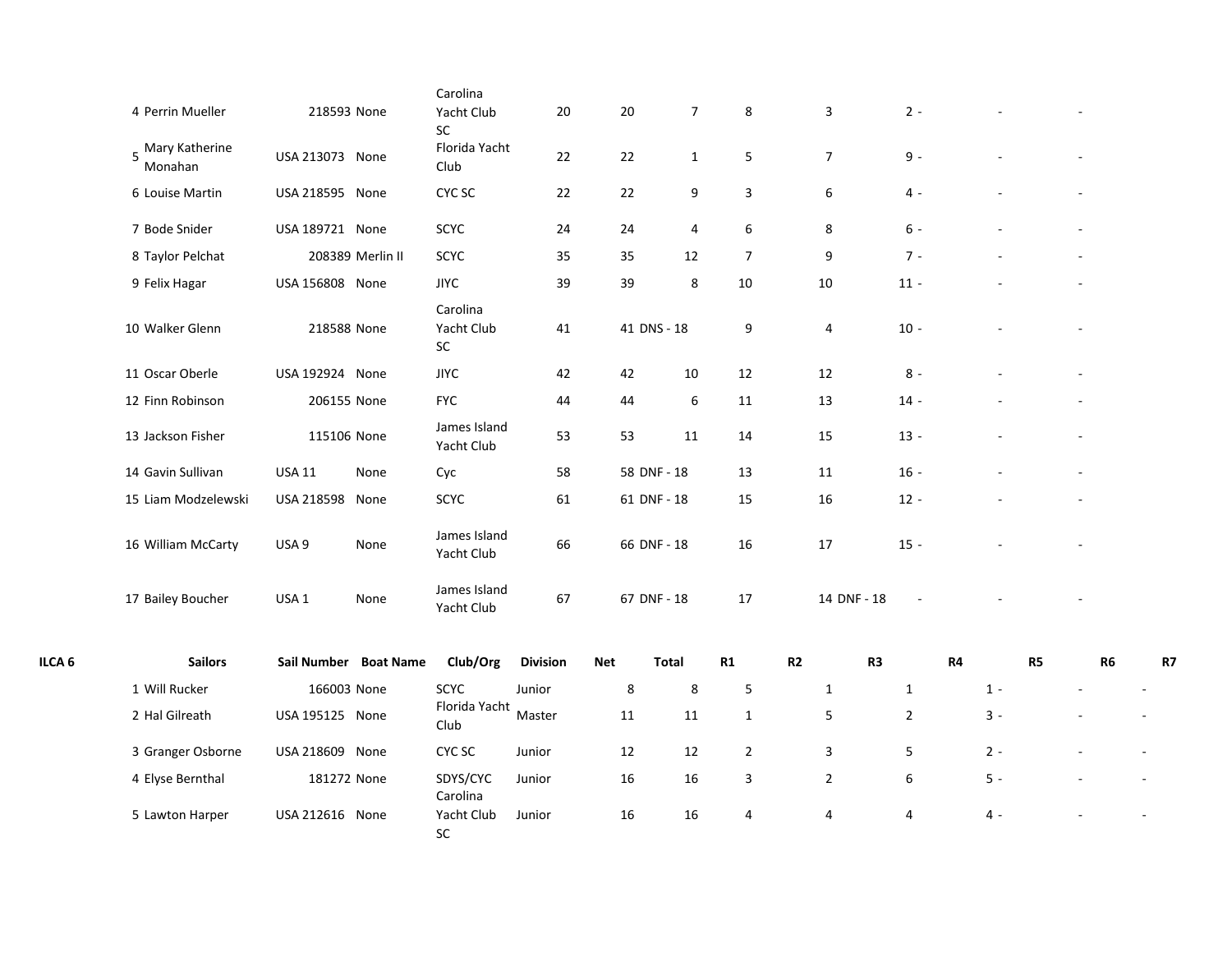|                   | 6 Olivia Burdette  | 210536 None      |                       | Carolina<br>Yacht Club       | Junior          | 22               | 22             | 6                  | $\overline{7}$ |                | 3              | $6 -$ |                |                |    |
|-------------------|--------------------|------------------|-----------------------|------------------------------|-----------------|------------------|----------------|--------------------|----------------|----------------|----------------|-------|----------------|----------------|----|
|                   | 7 Walter Everett   | 175892 None      |                       | Columbia<br>Sailing Club     | Master          | 29               | 29             | $\overline{7}$     | 6              |                | 7 DNC - 9      |       |                |                |    |
|                   | 8 Alexander Jessie |                  | 0 None                | None                         | Junior          | 31               | 31             | 8                  | 8              |                | 8              | $7 -$ |                |                |    |
| ILCA <sub>7</sub> | <b>Sailors</b>     |                  | Sail Number Boat Name | Club/Org                     | <b>Division</b> | <b>Net</b>       | Total          | R1                 | R2             | R <sub>3</sub> | R4             |       | R5             | R <sub>6</sub> | R7 |
|                   | 1 Glenn Walker     | USA 206547 None  |                       | <b>CYC 1853</b>              | Master          | $\boldsymbol{6}$ | 6              | $\mathbf{1}$       | $\mathbf{1}$   |                | 3              | $1 -$ |                |                |    |
|                   | 2 Robert Bowden    | USA 170345 None  |                       | <b>JIYC</b>                  | Master          | $\overline{7}$   | $\overline{7}$ | $\overline{2}$     | $\overline{2}$ |                | $\mathbf{1}$   | $2 -$ |                |                |    |
|                   | 3 Manning Unger    | 173960 None      |                       | Carolina<br>Yacht Club<br>SC |                 | 15               | 15             | 5                  | 4              |                | $\overline{2}$ | $4 -$ |                |                |    |
|                   | 4 Graham Cosby     | USA 170336 None  |                       | <b>JIYC</b>                  |                 | 15               | 15             | 4                  | 3              |                | 5              | $3 -$ |                |                |    |
|                   | 5 Hammond Unger    | USA 209749 None  |                       | CYC-SC                       | Junior          | 21               |                | 21 DNC - 7         | 5              |                | 4              | $5 -$ |                |                |    |
|                   | 6 William Gilden   | USA 201212 None  |                       | <b>NA</b>                    | Master          | 24               | 24             | 3 DNC - 7          |                | <b>DNC - 7</b> | <b>DNC - 7</b> |       |                |                |    |
| Sunfish           | <b>Sailors</b>     |                  | Sail Number Boat Name | Club/Org                     | <b>Division</b> | <b>Net</b>       | <b>Total</b>   | R1                 | R2             | R <sub>3</sub> | R4             |       | R5             | R <sub>6</sub> | R7 |
|                   | 1 Charles Frasch   | <b>USA 57557</b> | None                  | <b>JIYC</b>                  | Grand<br>Master | $10\,$           | 10             | $\mathbf{1}$       |                | 1 DNC - 4      | <b>DNC - 4</b> |       |                |                |    |
|                   | 2 Caleb Laursen    | USA TBD          | None                  | Hobcaw<br>Yacht Club         |                 | 16               |                | 16 DNC - 4 DNC - 4 |                | <b>DNC - 4</b> | <b>DNC - 4</b> |       |                |                |    |
|                   | 3 Cole Laursen     | USA TBD          | None                  | Hobcaw<br>Yacht Club         |                 | 16               |                | 16 DNC - 4 DNC - 4 |                | $DNC - 4$      | $DNC - 4$      |       |                |                |    |
| Y Flyer           | <b>Sailors</b>     |                  | Sail Number Boat Name | Club/Org                     | Net             | <b>Total</b>     | R1             | R2                 | R <sub>3</sub> | R4             | R5             |       | R <sub>6</sub> | R7             |    |
|                   | 1 Will Hanckel     | <b>USA 2748</b>  | None                  | Carolina<br>Yacht Club       | 4               | 4                | $\mathbf{1}$   | $\mathbf{1}$       | $\mathbf{1}$   |                | $1 -$          |       |                |                |    |
|                   | 2 Lenny Krawcheck  | <b>USA 2557</b>  | Showtime              | Carolina<br>Yacht Club       | $10\,$          | $10\,$           | 3              | $\overline{2}$     | 3              |                | $2 -$          |       |                |                |    |
|                   | Beau Samuelson     |                  |                       | ${\sf SC}$                   |                 |                  |                |                    |                |                |                |       |                |                |    |
|                   | 3 Mason Baird      |                  | 2628 None             | None                         | 13              | 13               | $\overline{2}$ | 4                  | 4              |                | $3 -$          |       |                |                |    |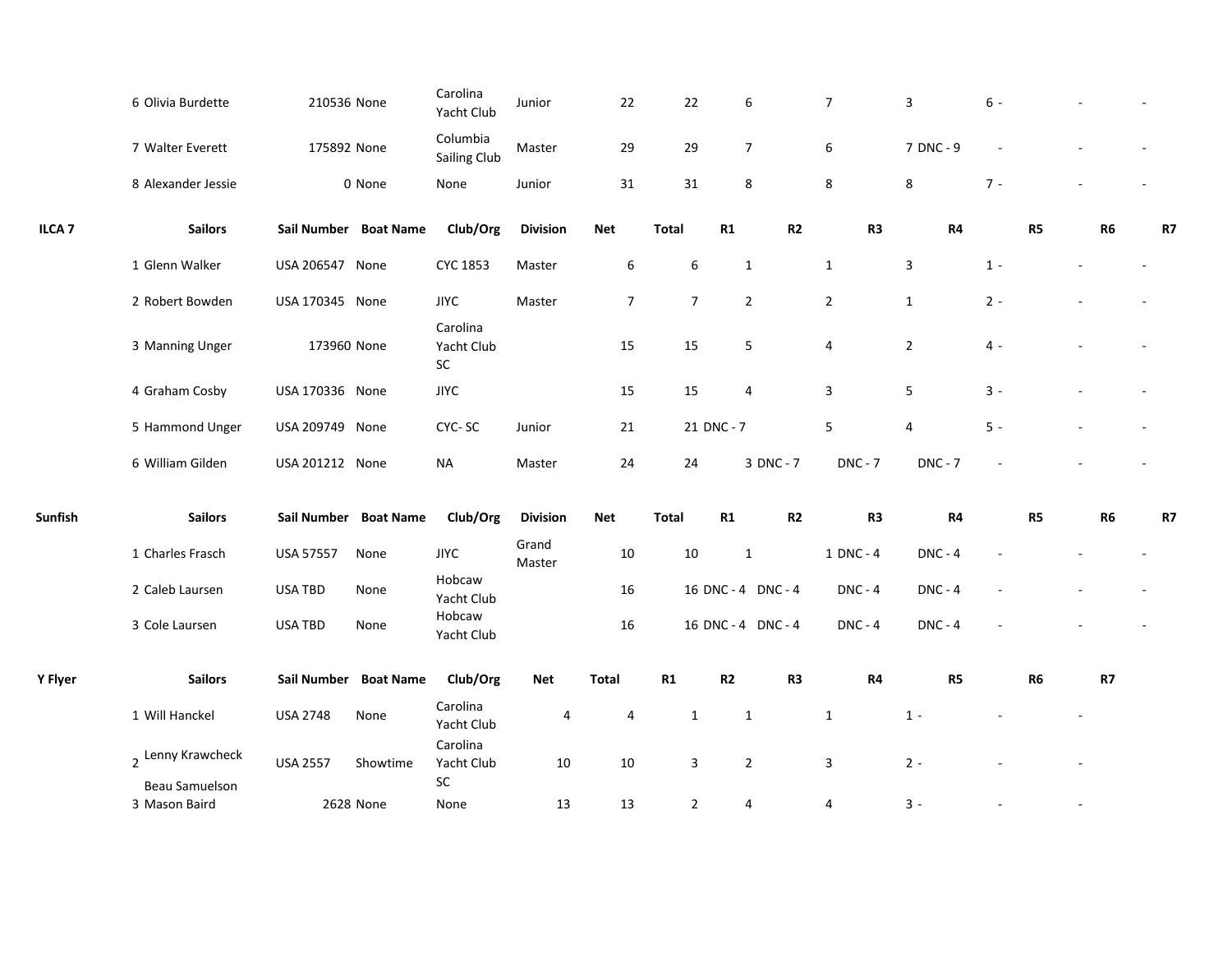|                  | 4 Megan Fetterley                                                          | <b>USA 2686</b> | <b>Business</b><br>Time (2686) | College of<br>Charleston                 | 13             | 13               | 4              |      | 3                       | $\overline{2}$ | 4 -                     |                |       |           |
|------------------|----------------------------------------------------------------------------|-----------------|--------------------------------|------------------------------------------|----------------|------------------|----------------|------|-------------------------|----------------|-------------------------|----------------|-------|-----------|
|                  | Emmi Triplett<br>5 Andy Crosby<br>Abigail Crosby                           | <b>USA 2709</b> | Appaloosa                      | Y-Flyer fleet<br>65                      | 24             |                  | 24 DNF - 6     |      | DNF-6 DNC-6             | $DNC - 6$      |                         |                |       |           |
|                  | <b>Outer Course</b>                                                        |                 |                                |                                          |                |                  |                |      |                         |                |                         |                |       |           |
| <b>E</b> Scow    | <b>Sailors</b>                                                             |                 | Sail Number Boat Name          | Club/Org                                 | <b>Net</b>     | <b>Total</b>     | R1             | R2   | R3                      | R4             | R5                      | R <sub>6</sub> |       | <b>R7</b> |
|                  | 1 Robby Wilkins                                                            | $SC-55$         | None                           | CYC-SC<br>Carolina                       | 4              | $\boldsymbol{7}$ | $\mathbf 1$    |      | $\mathbf{1}$            | $\mathbf{1}$   | 1[3]                    |                |       |           |
|                  | 2 Walter Prause                                                            | USA SC6         | None                           | Yacht Club<br>SC                         | $\overline{7}$ | 9[2]             |                |      | $\overline{2}$          | $\overline{2}$ | $\overline{2}$          | $1 -$          |       |           |
|                  | 3 Crayton Walters                                                          | USA SC14        | None                           | Carolina<br>Yacht Club                   | 11             | 14 [3]           |                |      | 3                       | 3              | $\mathbf{3}$            | $2 -$          |       |           |
| <b>Lightning</b> | <b>Sailors</b>                                                             |                 | Sail Number Boat Name          | Club/Org                                 | <b>Net</b>     | <b>Total</b>     | R1             | R2   | R <sub>3</sub>          | R4             | R5                      | R <sub>6</sub> |       | <b>R7</b> |
|                  | <b>Scott Harris</b><br>1 Jim Harris<br>Isa Du Plessis<br>Mike Mergenthaler | USA 15345       | Lunchmeat                      | CYCNC/NC<br>State                        | $\overline{7}$ | 12 [5]           |                |      | $\overline{2}$          | $\mathbf{1}$   | $\mathbf{1}$            | $\mathbf{1}$   | $2 -$ |           |
|                  | 2 John Mellnik<br>TJ O'Brian                                               | USA 15255       | None                           | <b>LNYC</b>                              | 8              | 16               | $\overline{2}$ |      | $\mathbf 1$             | $\overline{2}$ | $2 [OCS - 8]$           |                | $1 -$ |           |
|                  | 3 Drew Lisicki                                                             | USA 14636       | Serious<br>Moonlight           |                                          | 15             | 19               |                | 3[4] |                         | $\mathbf{3}$   | $\overline{\mathbf{4}}$ | $\overline{2}$ | $3 -$ |           |
|                  | Sean Hannigan<br>4 Teddy Berman<br>Allison Hansen<br>Andrew Bercovici      | USA 15619       | Sea Squad                      | ChYC                                     | 21             | 28               | $\mathbf{1}$   |      | 5                       | 5[7]           |                         | 5              | $5 -$ |           |
|                  | 5 David Bercovici<br>Dan Bercovici                                         | USA 14710       | <b>Royal Pig</b>               | James                                    | 22             | 29               | 6              |      | $\overline{\mathbf{3}}$ | 4              | $\boldsymbol{6}$        | 3[7]           |       |           |
|                  | Matt Moore<br>6 John Cameron<br>Croix Farmer<br><b>William McKenzie</b>    | USA 14266       | Green Wing                     | Carolina<br>Yacht Club<br>SC<br>Carolina | 23             | 30               |                | 4[7] |                         | 6              | $\overline{3}$          | 4              | $6 -$ |           |
|                  | 7 Logan Bonner<br>Liz Walters                                              | USA 15141       | Figjam                         | Yacht Club<br>SC                         | 28             | 35 [7]           |                |      | $\sqrt{6}$              | $\overline{7}$ | $\sqrt{5}$              | 6              | 4 -   |           |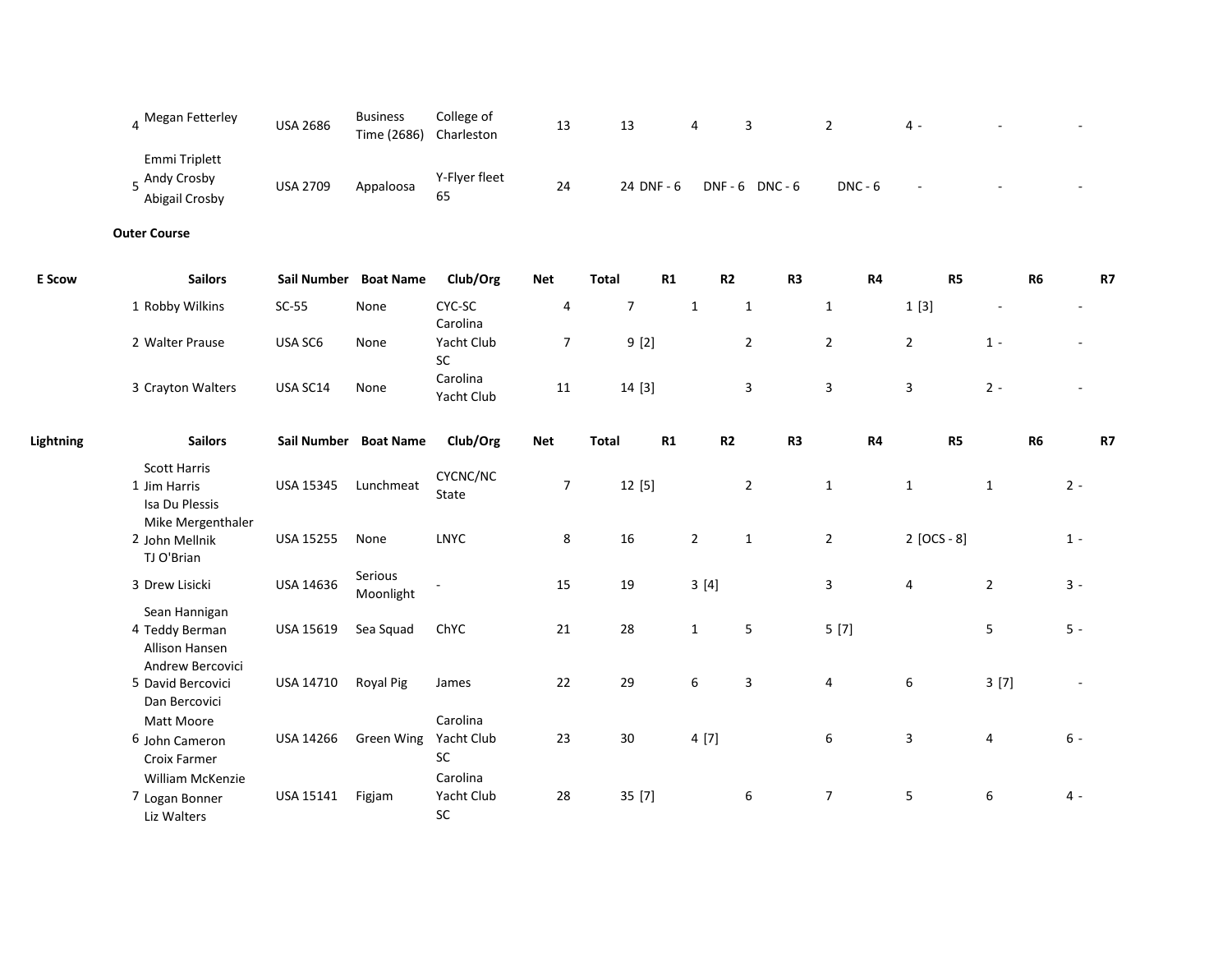| Melges 15      | <b>Sailors</b>                                                 |                | Sail Number Boat Name                              | Club/Org                                        | Net              | <b>Total</b>     | R1     | R2             | R <sub>3</sub>               | R4                      | R5             | R6             | R7 |
|----------------|----------------------------------------------------------------|----------------|----------------------------------------------------|-------------------------------------------------|------------------|------------------|--------|----------------|------------------------------|-------------------------|----------------|----------------|----|
|                | 1 Will Van Cleef                                               | <b>USA 232</b> | None                                               | Beaufort<br>Yacht &<br>Sailing Club             | 5                | 8                |        | $\mathbf{1}$   | $\overline{2}$               | 1[3]                    |                | $1 -$          |    |
|                | Jennifer Oetgen<br>2 Christopher Stang<br><b>Lindsey Stang</b> | <b>USA 11</b>  | None                                               | Charleston,<br>${\sf SC}$                       | $\boldsymbol{7}$ |                  | 10[3]  |                | $\mathbf{1}$                 | $\overline{2}$          | $\overline{2}$ | $2 -$          |    |
|                | 3 Rich Horton<br>Amanda Horton                                 | <b>USA 222</b> | None                                               | Columbia<br><b>Sailing Club</b>                 | 13               | 18               |        | 4[5]           |                              | 4                       | $\mathbf{1}$   | $4 -$          |    |
|                | 4 Stan Wallace                                                 |                |                                                    | Coconut<br>369 Bad Monkey Grove Sailing<br>Club | 13               |                  | 18 [5] |                | 3                            | $\overline{\mathbf{3}}$ | 4              | $3 -$          |    |
|                | 5 David Krausz                                                 | <b>USA 345</b> | Nasty, Short, Columbia<br>and Brutish Sailing Club |                                                 | 16               | 23               |        | $\overline{2}$ | 4 [DNF - 7]                  |                         | 5              | $5 -$          |    |
|                | Anna Kate Horton<br>6 David Guggenheim                         | <b>USA 152</b> | None                                               | Savannah<br>Yacht Club                          | 28               |                  |        |                | 35 [DNC - 7] DNC - 7 DNC - 7 | <b>DNC - 7</b>          | <b>DNC - 7</b> |                |    |
| and One Design | <b>Sailors</b>                                                 |                | Sail Number Boat Name                              | Club/Org                                        | <b>Net</b>       | <b>Total</b>     | R1     | R2             | R <sub>3</sub>               | R4                      | R5             | R <sub>6</sub> | R7 |
|                | Jessica Koenig<br>1 Mike Miller<br>Sarah Harrington            | <b>USA 111</b> | Flounder                                           | CCS & ChYC                                      | 5                | $\boldsymbol{9}$ |        | 1[4]           |                              | $\mathbf{1}$            | $\overline{2}$ | $1 -$          |    |
|                | 2 Jimmer FitzGerald                                            | USA SI69       | Doghouse                                           | Sea Island<br>Yacht Club                        | 9                | 14               |        | $\overline{2}$ | $\mathbf 1$                  | $\overline{\mathbf{3}}$ | $3 [DNF - 5]$  | $\sim$         |    |
|                | 3 Stan LaRoche                                                 | <b>USA 60</b>  | Marcheta                                           | Sea Island<br>Yacht Club                        | 10               | $14\,$           |        | 3              | 3[4]                         |                         | $\mathbf{1}$   | $3 -$          |    |
|                | 4 Kurt Oberle                                                  |                | 66 Cygnet II                                       | <b>JIYC</b>                                     | 10               |                  | 14 [4] |                | $\overline{2}$               | $\overline{2}$          | $\overline{4}$ | $2 -$          |    |
| <b>VX1</b>     | <b>Sailors</b>                                                 |                | Sail Number Boat Name                              | Club/Org                                        | <b>Net</b>       | <b>Total</b>     | R1     | R2             | R <sub>3</sub>               | R4                      | R5             | R <sub>6</sub> | R7 |
|                | 1 Ken Corsig                                                   | <b>USA 230</b> | Lucky Charm Norman                                 | Lake<br>Yacht Club                              | 5                | 8                |        | $\mathbf{1}$   | 1[3]                         |                         | $\overline{2}$ | $1 -$          |    |